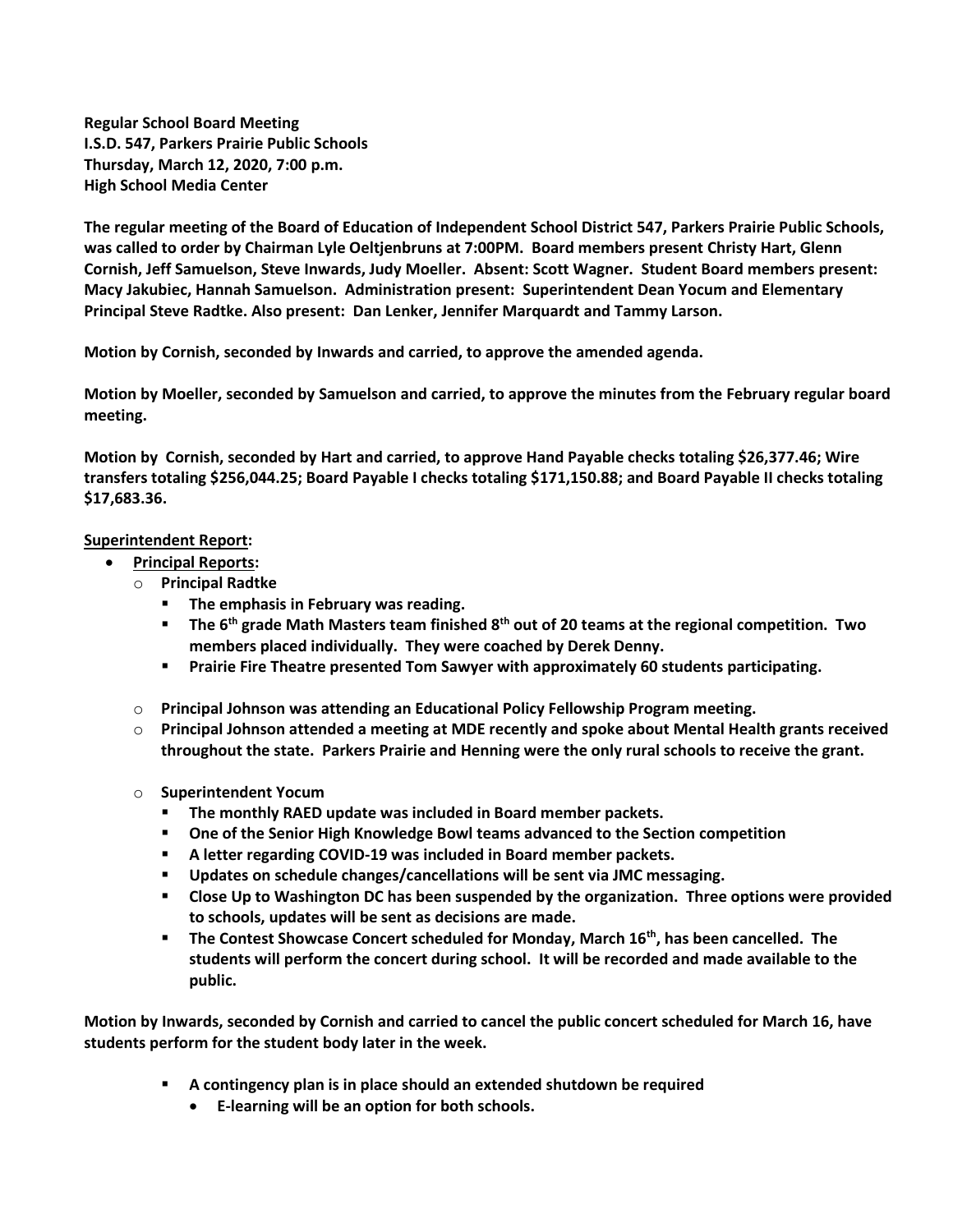- **High school teachers can use Google classroom or send classwork home with students**
- **Elementary school teachers are creating packets for students, students will be able to use websites such as IXL, Spelling City, etc.**
- **If a student does not have a device, a Chromebook will be assigned to them.**
- **All lockers will be cleaned out on Friday, March 13th, to assist the Maintenance staff with cleaning.**
- **Dale Plasek presented information on possible fundraisers for the Band/Choir trip. A Bingo night is being discussed for next school year. A brat/burger feed, with a Jazz concert was discussed. Possible locations are Thousand Oaks Brewery, Lake Adley Park and City Park.**

**Motion by Samuelson, seconded by Inwards and carried to approve the fundraiser and explore more options for the location.**

**There is a tentative agreement with Education Minnesota – Parkers Prairie. The next meeting is scheduled for March 17th .** 

**The Negotiations Committee will meet on Tuesday, March 24th, for the initial meeting for negotiations with Union 70.**

**The Calendar Committee will meet on March 30th at 3:15, Elementary Media Center.**

**Unfinished Business:**

**None**

**New Business:**

 **A RESOLUTION TO ACCEPT DONATIONS as listed below was introduced by member Cornish, seconded by Hart and passed unanimously. The complete resolution is on file with the District Office.** 

| From                                  | Amount  | For                                   |
|---------------------------------------|---------|---------------------------------------|
| <b>Midwest Bank</b>                   | \$1,100 | <b>Close-Up to Washington DC Trip</b> |
| <b>Pride of Parkers Prairie Lions</b> | \$500   | <b>8th Grade Science Trip</b>         |
| <b>Anonymous</b>                      | \$500   | <b>8th Grade Science Trip</b>         |
| <b>Parkers Prairie Lions</b>          | \$1,400 | <b>Costa Rica Trip</b>                |
| <b>Parkers Prairie Lions</b>          | \$700   | <b>Speech Trophies</b>                |
| <b>Unique Paint and Body Trim</b>     | \$100   | <b>Super Mileage</b>                  |
| <b>Iverson Insurance</b>              | \$100   | <b>Super Mileage</b>                  |
| <b>Image Auto Sales</b>               | \$100   | <b>Super Mileage</b>                  |
| <b>Musky Mayhem Tackle LLC</b>        | \$100   | <b>Super Mileage</b>                  |
| <b>Rue Salon &amp; Tanning LLC</b>    | \$250   | <b>Super Mileage</b>                  |
| <b>Gappa Oil Company</b>              | \$100   | <b>Super Mileage</b>                  |
| <b>Skip's Deluxe Auto Parts</b>       | \$150   | <b>Super Mileage</b>                  |
| <b>Juettner Motors</b>                | \$100   | <b>Super Mileage</b>                  |
| <b>Shircliff Construction</b>         | \$250   | <b>Super Mileage</b>                  |
| <b>Bob's Concrete Pumping</b>         | \$100   | <b>Super Mileage</b>                  |
| <b>Ricky &amp; Christina Truax</b>    | \$150   | <b>8th Grade Science Trip</b>         |
| <b>Parkers Prairie Sportsmen Club</b> | \$2,000 | <b>8th Grade Science Trip</b>         |
| <b>Alomere Health</b>                 | \$250   | Prom                                  |